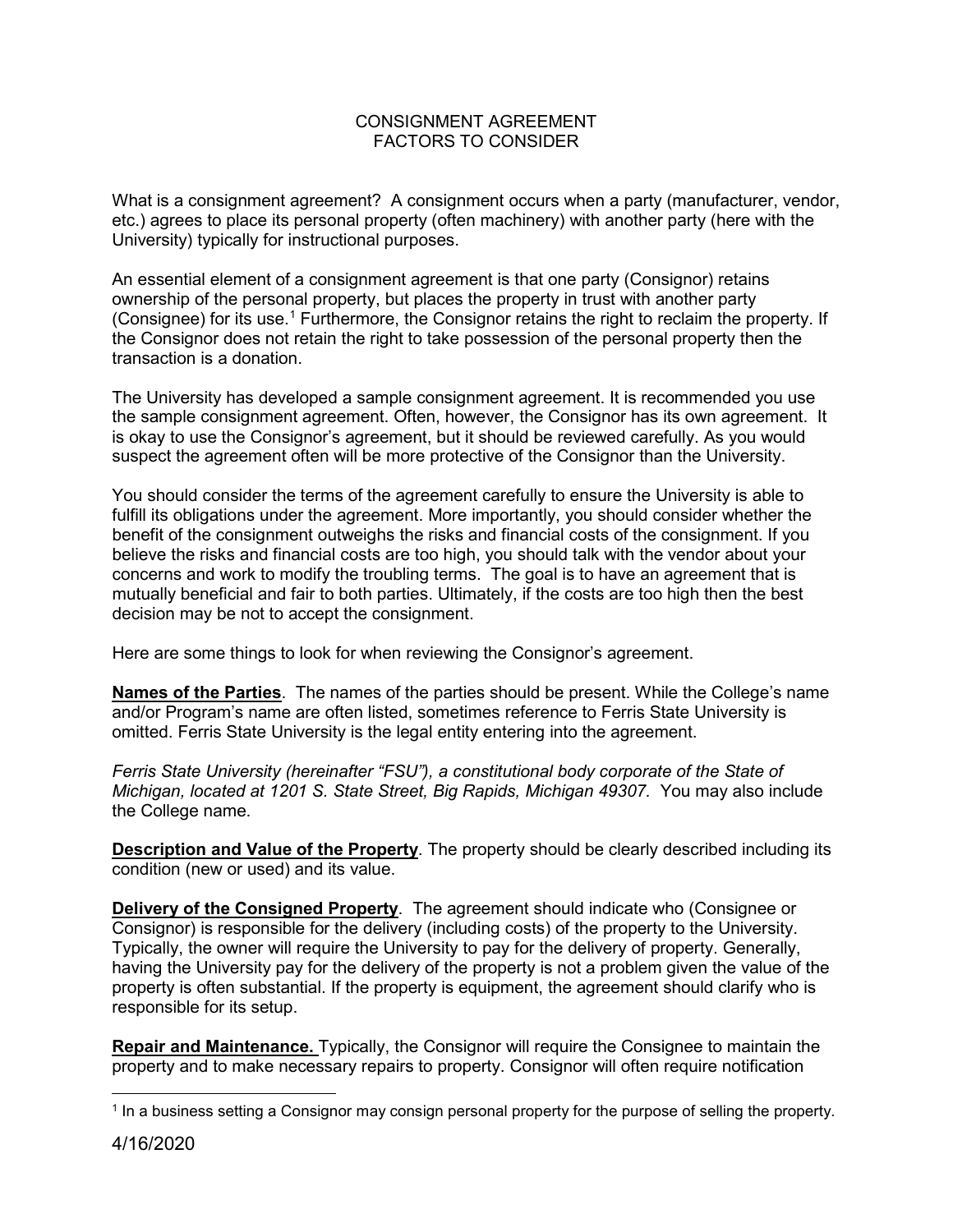when the property needs repair and may require the property be repaired by the Consignee. Again, this is not an issue, it is a factor to consider when determining the benefit of the property to the University.

**Length of the Consignment**. This section is often labeled the Term of the agreement. The agreement should indicate when the consigned item must be returned to the Consignor. If not, then it is a donation. Often this section may say the Consignor has the right to pick up the item (including substituting the item) or that the parties may extend the consignment.

**Removal and Return of Property**. Often the Agreement will require the University to pay for costs of preparing and returning the property to the Consignor. This is not unusual but it is a factor to consider when deciding whether to accept the property.

**Insurance.** Most agreements will require the Consignor and Consignee to carry insurance. The best way to determine who should provide insurance and what insurance is required is to review the form "Coverage Recommendations" which is posted on the Risk Management & Insurance website. The form lists many of the activities and services that require insurance from the vendor.

Any questions about insurance should be directed to the Risk Manager, Mike McKay.

Risk Management and Insurance Link: [Insurance Level Requirements](https://www.ferris.edu/HTMLS/administration/adminandfinance/finance/sherm/riskmgmt/homepage.htm)

**Limitation/Exclusion of Liability.** This section along with the indemnification section should be reviewed very carefully. Often the Consignor will limit its potential liability to some amount that is unrelated to the harm that may occur from the use of the property. Or transfer all of liability to the Consignee through the indemnification requirement which may include liability for the negligent design or construction of the property.

The Consignor may not be interested in modifying this language so the Consignee must determine whether the value of the property to the University outweighs the significant potential liability for accepting the property. This may not be an issue if the property poses little or no liability to the University. It is a matter of making the best decision for the University.

Reasonable Risks for Exclusion/Limitation of Liability Provisions:

- University's liability limited to stated retail value of property.
- Accepting liability caused by the University's acts.
- Damage due to normal wear and tear and usage.
- Excluding Consignor from liability for damages caused by the University's repair, modification, or alteration of the property.

Unreasonable Risks for Exclusion/Limitation of Liability Provisions:

- Assuming liability for damages caused by a product or design defect.
- Agreeing to be responsible for "any and all" damages.
- Consignor's total liability limited to an amount lower than the retail value of property.
- Responsibility for Consignor or another parties' bad acts.
- Forfeiting the right to make compensation claims against the Consignor.

**Indemnification.** To indemnify is to pay the claims made against the other party that arises out of the agreement. Often the Consignor requires the Consignee to indemnify the Consignor against any claims made for injury (typically to students or instructors) or to property by using

4/16/2020